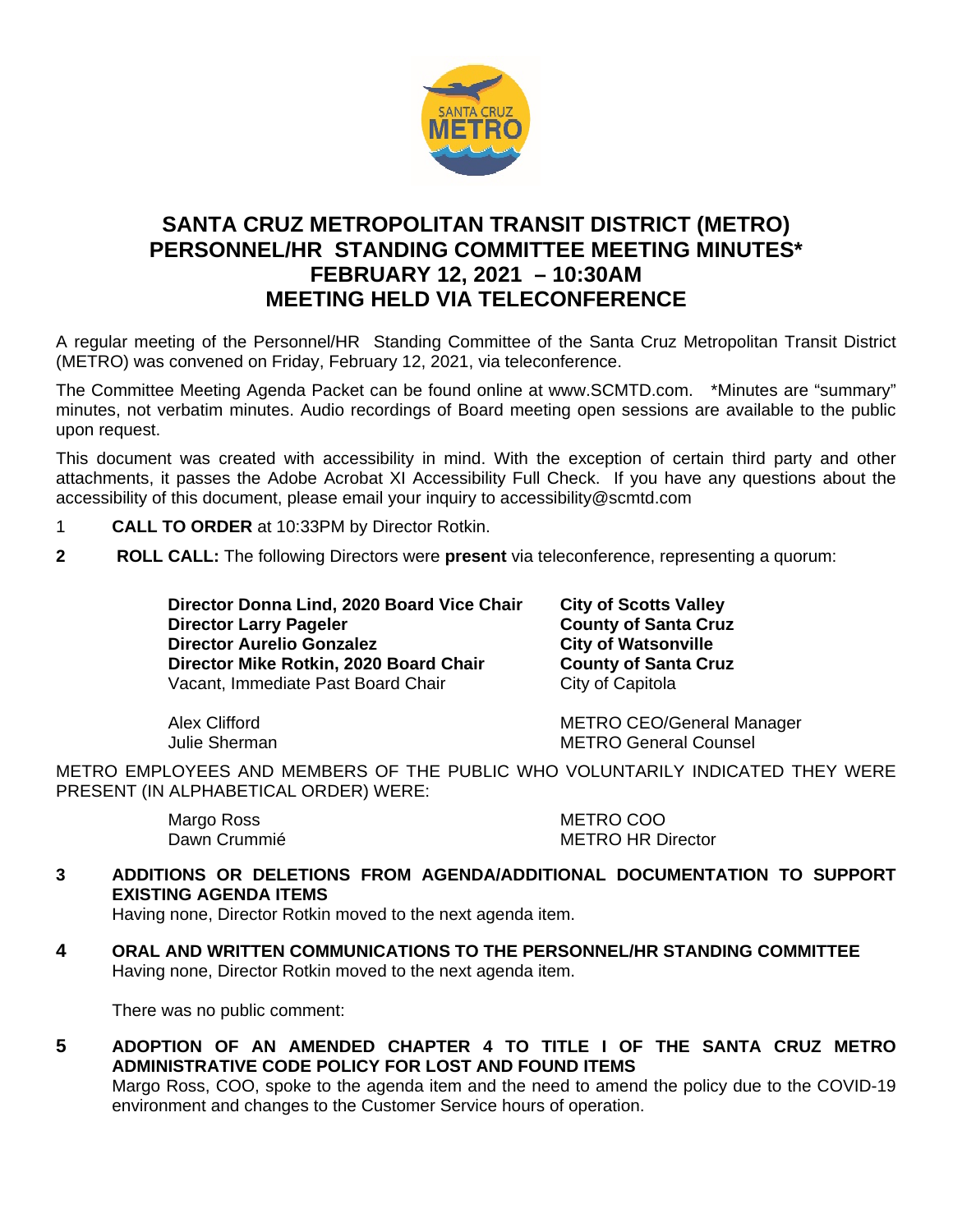At the request of Chair Rotkin, COO Ross, used umbrellas as an example of over-accumulated items during the rainy season, and noted with the change in Customer Service hours, we needed to align pickup services during this timeframe. Julie Sherman, General Counsel, added that retaining lost items for 90 days is required by statute.

Director Pageler inquired as to the auction frequency of these items. COO Ross noted that the lost and found items are included with the excess vehicles and assets as needed. COO Ross added that rental bikes are sometimes left behind which requires a different handling. Greg Willis, Purchasing Manager, elaborated further on the auction process.

Director Gonzalez asked if items lost in Watsonville are taken to Santa Cruz. COO Ross answered yes; all items are taken to Santa Cruz, as there is not adequate storage space at the Watsonville Transit Center. CEO Clifford added that METRO has no way of knowing where a lost item originated.

Director Lind suggested that some items be donated to local nonprofits. Director Rotkin asked General Counsel Sherman to research the parameters of donating these items to a nonprofit. General Counsel Sherman will investigate and advise regarding how this might affect the use of public funds. She also clarified that the policy provides that any items that are unsold after auction may be disposed of however the agency sees fit, which would include donations to non-profits.

General Counsel clarified the edits requested by Director Gonzalez as:

- Combine Subsection H with Section B
- Subsection H to be moved up under Section B7

Director Lind suggested that the items with serial numbers be provided to Santa Cruz Police Department to ensure they have not been reported as stolen, as this could be a problem for an innocent buyer. COO Ross will add this to the procedure. General Counsel Sherman clarified this subject matter will not be in the public facing document before the committee today, but become part of the staff procedures.

Rina Solorio, Customer Service Manager, explained the Customer Service lost and found process to the assembly.

There was no public comment.

## **MOTION TO APPROVE THE AMENDED CHAPTER 4 TO TITLE I OF THE SANTA CRUZ METRO ADMINISTRATIVE CODE POLICY FOR LOST AND FOUND AS PRESENTED WITH THE STATED RECOMMENDATIONS**

# **MOTION: DIRECTOR LIND SECOND: DIRECTOR PAGELER**

#### **MOTION PASSED UNANIMOUSLY**

**6 REVIEW REQUEST FOR EXTENSION OF THE EMERGENCY PAID SICK LEAVE (EPSL) FOR COVID-19 IMPACTS** 

Dawn Crummié, HR Director, elaborated on the agenda item and explained how the introduction of a new program could affect the employee's use of accruals.

#### Public comment.

James Sandoval, speaking for the Operators, related his personal experience using vacation accruals and expressed his gratitude to Ms. Crummié for implementing this program for the employees' benefit.